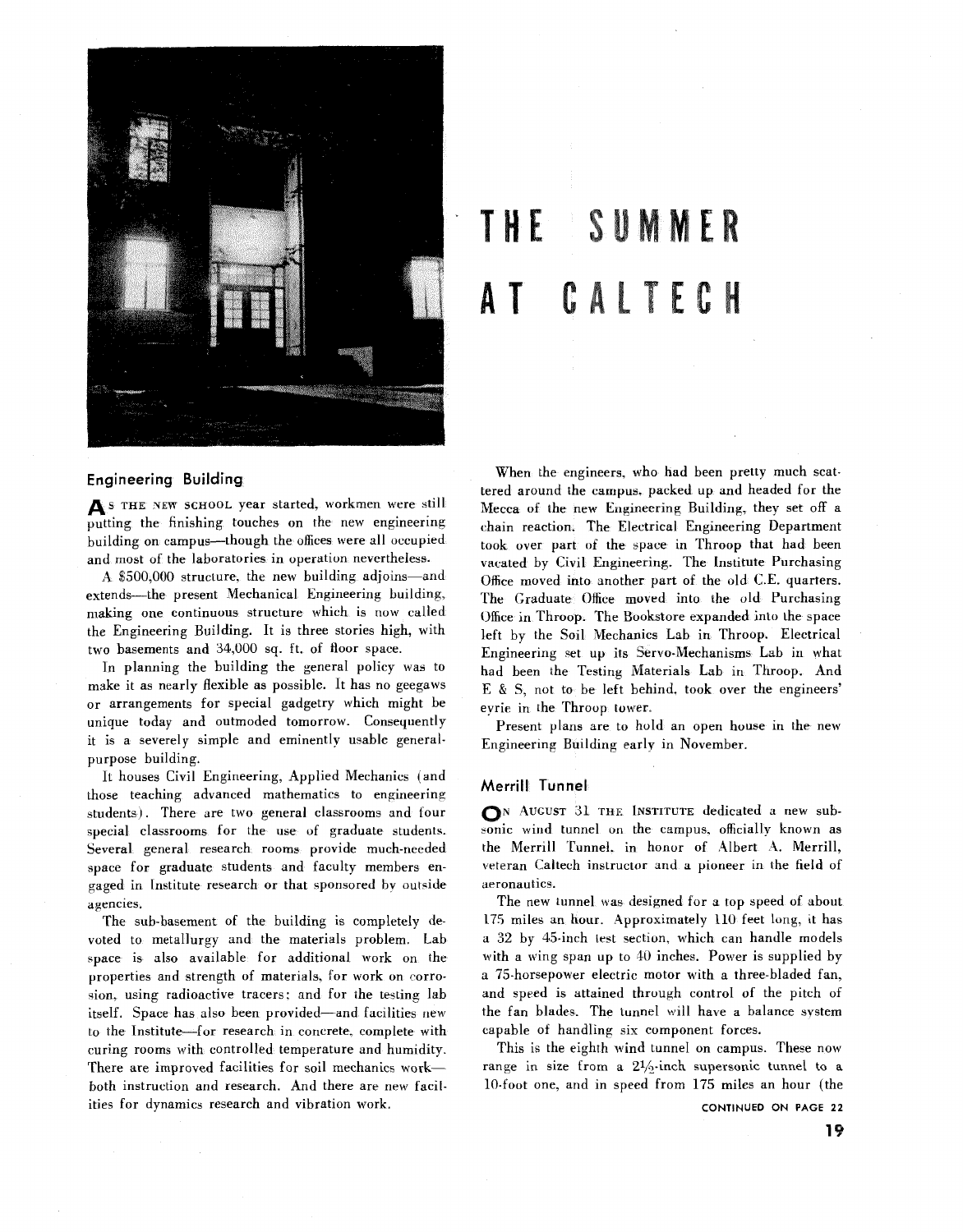# THE SUMMER . . . CONTINUED

Merrill) to ten times the speed of sound (the hypersonic tunnel--E&S, Nov. '49).

The subsonic Merrill tunnel will be used for instruction and student research work. and will also be available for industrial research in the field of low-speed aerodynamics for planes and missiles as well as for testing aircraft components

Albert Merrill came to Throop College-forerunner of Caltech-in 1917 when the hrst wind tunnel was built on the campus. He was, in fact, entrusted with the supervision of the design, construction and operation of the tunnel, which continued in operation until it was destroyed by fire in the '30s.

Mr. Merrill's interest and activity in aeronautics dates back as fan as 1892. when he graduated from high school in Boston and delivered a commencement address on progress in flying Shortly before 1900 he was one of the founders of the Boston Aeronautical Societyprobably the first such society in this country.

At the dedication of the Merrill Tunnel last month Dr. Clark Millikan. Director of the Guggenheim Aeronautical Laboratory, recalled some ot the countless practical aeronautical inventions for which Dr. Merrill was responsible. One of his early patents was the "Up Only" aileron, which gave lateral control by deflecting upwards only. This- eliminated the drag on the down aileron and accordinglv eliminated the necessity for the combined use of rudder and aileron-a combination that was one of the basic elements **in** the famous Wright



Albert A. Merrill

patent which dominated the field for so many years.

Another of Mr. Merrill's inventions was the staggerdecalage biplane, which furnishes automatic longitudinal stability without the use of an auxiliary tail.

His most important contributions, however. have been associated with a number of ingenious and powerful techniques for getting accurate and precise experimental data with inexpensive, simple tools.

He was probably the first experimenter to use an automobile to tow **a** glider for launching purposes. He was the first inventor and user of an "open-air wind tunnel" for testing full-scale manned, captive gliders. He developed the first moving tube micromanometer, which has since become the standard precision manometric instrument of practically all aeronautical laboratories.

But perhaps his greatest contribution was the development of a very small, inexpensive wind tunnel which one man could operate by himself, and hence produce very inexpensively and quickly, valuable scientific data. The new Caltech tunnel, which bears his name, is such a one. It is located above the archway which connects the Central Shops Building with the Optical Shop.

#### **Radiation Detection**

HARLES **LAURITSEN,** Professor of Physics, and his son Thomas, Assistant Professor, announced this summer that they had developed a pocket-size radiation detector for general use in case of an atomic disaster.

Several years ago C. **C.** Lauritsen invented a highly sensitive radiation-measuring device to be used for the protection of people engaged in work with radioactive materials or with X-rays. The new detector, intended for possible use by citizens, rescue teams and military personnel, is simpler, cheaper to make, easier to use. and more rugged.

The device will go into production shortly at the Consolidated Engineering Corporation in Pasadena. First production models will probably go to atomic energy centers, while later models will go to civilian defense headquarters throughout the nation. Sometime next year production should reach the point where the detectors can be sold to the public. They will probably retail at from \$15 to \$25.

Radiation, of course, is undetectable by the senses. A general body dose of a few hundred roentgens, accumulated in a sufficiently short time. may produce no visible effect but may, nevertheless. result in death in a few days or weeks. Anyone carrying the Lauritsens' pocketdetector, which is about the size of a pack of cigarettes, would be able to determine whether he was absorbing too much radiation. **A** dial on the face of the instrument records, cumulatively, the amount of radiation absorbed over a 24-hour period. If the dial takes a full 24 hours to reach its maximum point, the person carrying the instrument is safe; but if the dial moves rapidly toward the maximum, the radiation is dangerous. At the

**CONTINUED ON PAGE 24**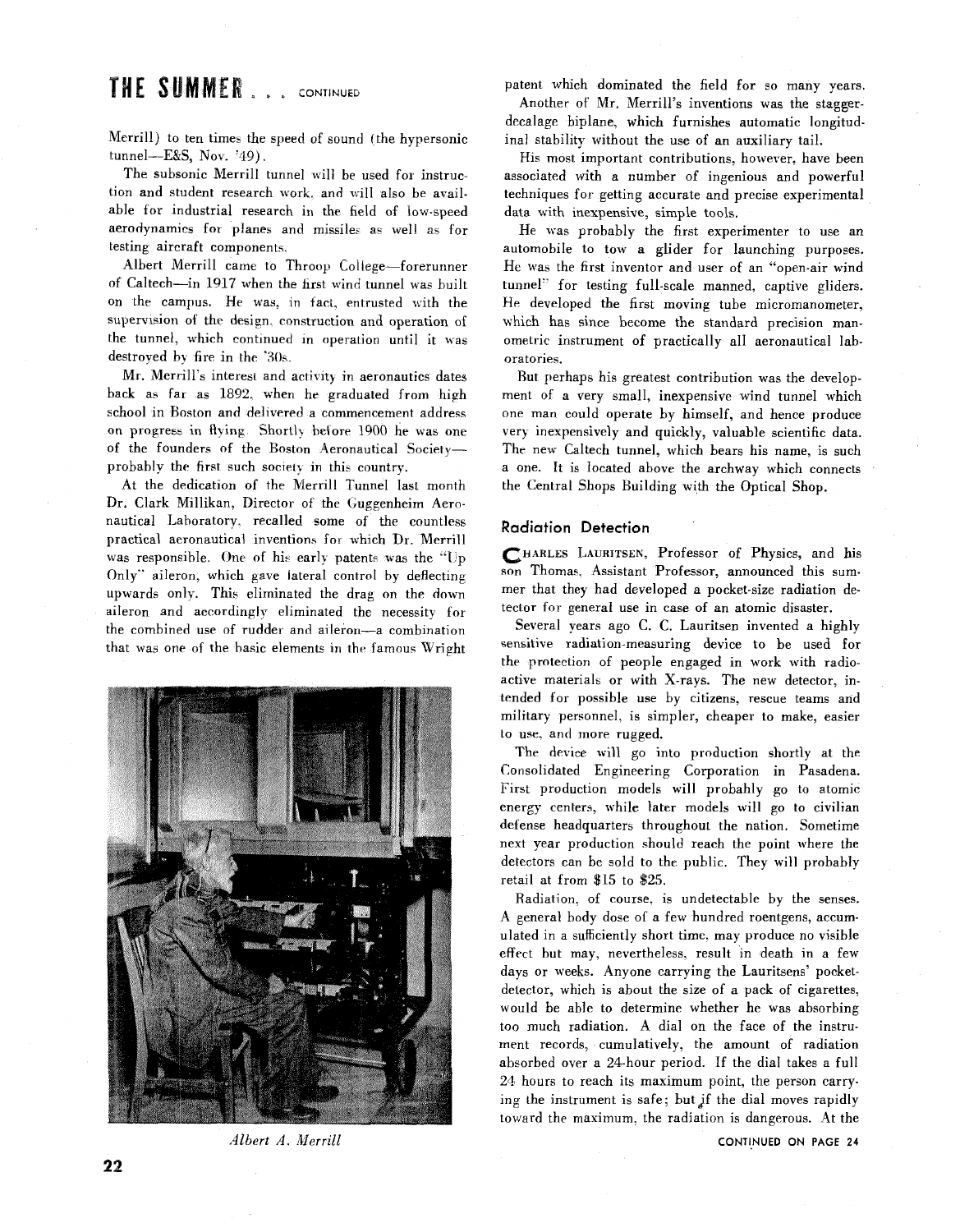## THE SUMMER... CONTINUED

end of each 24-hour period, the turn of a knob recharges the instrument for another day.

The instrument is essentially an electrostatic voltmeter of low capacity, mounted in a case that serves as an ionization chamber, and provided with a friction charging device. The voltmeter movement consists of a stiff, light aluminum needle, mounted in a simple pivot arrangement with a spiral restoring spring and repelled by a fixed arm at the same potential. The meter movement, including the repelling arm, is insulated from the case. A stop prevents accidental discharging by limiting the motion of the needle.

Patents on the detector are held by the California Institute Research Foundation, and royalties will be used for Institute research.

#### **Arrival**

BR. RICHARD P. FEYNMAN has joined the Institute faculty this fall as Professor of Theoretical Physics.

Dr. Feynman comes to Caltech from Cornell University where he has been a member of the Laboratory of Nuclear Studies since 1945. During the war he was a group leader at the Los Alamos Laboratory, and prior to the establishment of that laboratory he worked on earlier stages of the Manhattan project at Princeton University.

Since 1945 Dr. Feynman has made important contributions to oui understanding **of** the structure of the atom and its nucleus. In this work he developed what have become known as "Feynman Diagrams," a technique which has speeded up and simplified many calculations in the field of quantum mechanics. More recently he has been working in the field of quantum electrodynamics, and here too he has added to our understanding of electrical phenomena within the atom

Last spring Dr. Feynman delivered a series of 12 lectures at Caltech on "Quantum Electrodynamics and Meson Theories." as a part of a series of physics seminars in which other outstanding physicists participatedincluding Dr. J. **R.** Oppenheiiner, Director of the Institute for Advanced Study at Princeton, N. J., and Dr. 1. I. Rabi, Nobel Prize winner in Physics from Columbia University.

A native of New York, Dr. Feynman obtained his bachelor of science degree ai the Massachusetts Institute of Technology in 1939 and his Ph.D. degree at Princeton in 1942.

According to President DuBridge, Dr. Fevnman's appointment here means that "the Institute now has a well-rounded team of some of the ablest experimental and theoretical physicists in the country."

#### **And Departure**

**R.** HOWARD P. ROBERTSON. Professor of Mathematical Physics, has taken a leave of absence from the Institute



*Working* model of *the Lauritsen radiation detector* 

to serve as Deputy Director of the Weapons System Evaluation Group of the Department of Defense in Washington. The Group was set up in 1948 primarily to analyze and evaluate present and future weapons systems. Dr. Robertson, who came to the Institute in 1947, was a member of the National Defense Research Council from 1940 to 1943, and served as a scientific liaison officer to the London Mission of the Office of Scientific Research and Development from 1943 to 1946. He was also an expert consultant to the Secretary of War Irom 1944 to 1947.

#### **Hughes Fellows**

HOWARD HUGHES FELLOWSHIPS in Creative Aeronautics have been awarded this year to Arthur E, Bryson, Jr., of Temple City, Warren E. Mathews of Pasadena and Norman M. Wolcott of Westwood, Calif. Each of the three men will receive a grant from the fund established by Hughes to cover tuition and research expenses, as well as a salary from the Hughes Aircraft Company for work dope in connection with study at the Institute.

The fellowship program, combining advanced theoretical training at the Institute with industrial tutorial training at the Hughes Aircraft Company in Culver City, was set up last year in recognition of the growing need for creative research men in aeronautics. The three men awarded fellowships this year are the second group to participate in the program.

Arthur Bryson, 24, attended Haverford College and Northwestern Missouri State Teachers College, and began graduate study toward an advanced degree in aeronautics at Caltech last year.

Warren Mathews, 28. received his B.A. at Ohio Wesleyan University. and an M.S. degree in electrical en-